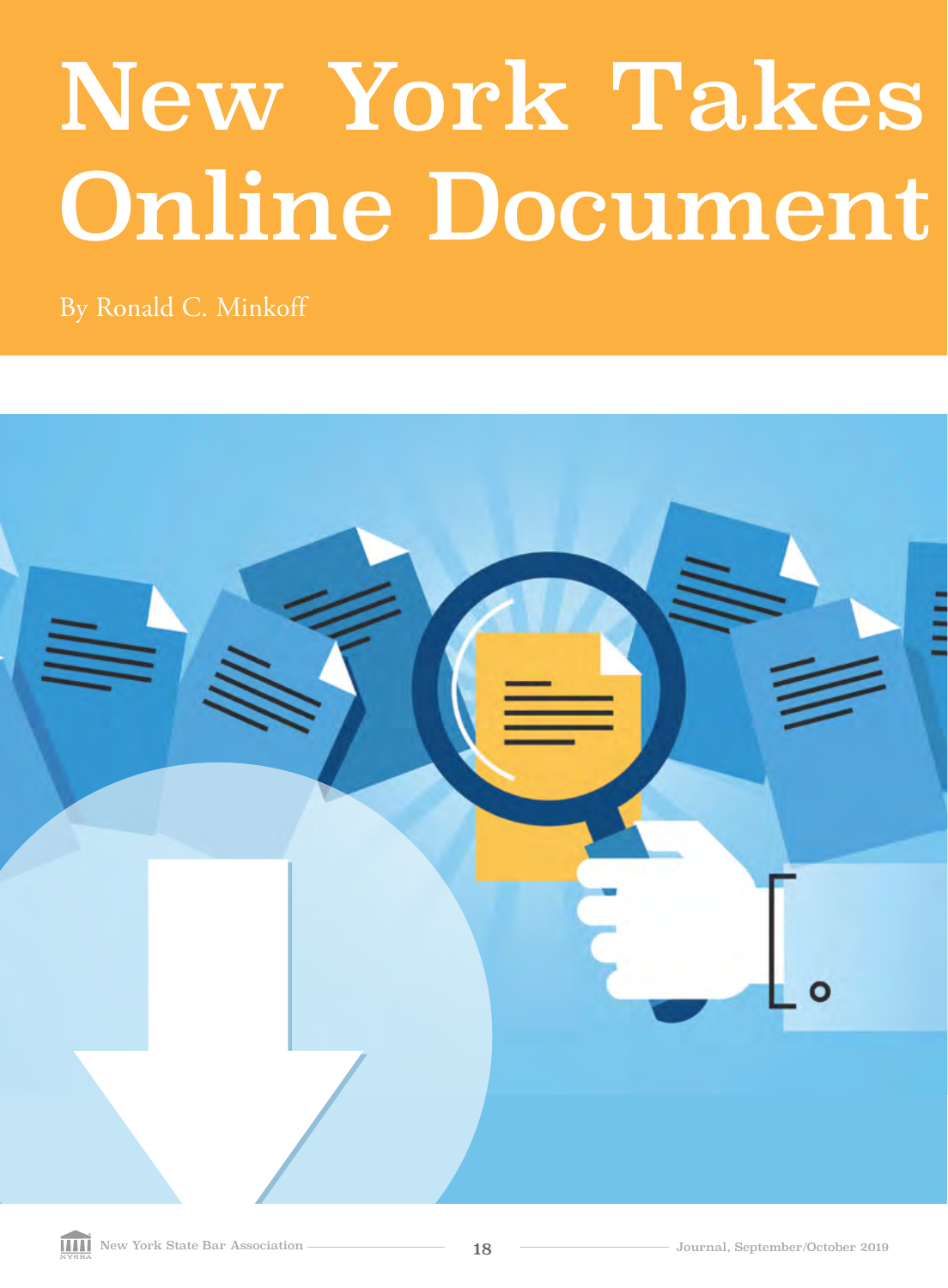## the Lead on Providers

When considering the impact of technology on the practice of law, one of the most important developments in recent years is the growth of the online document provider industry (OLPs). These for-profit entities – some, like LegalZoom, international in scope, and others much smaller – provide members of the public with legal documents they can use to handle their own legal problems, without having to hire a lawyer. These forms cover a vast number of legal subjects, from wills to corporate formation, from litigation to real estate. Moreover, OLPs provide their services in a variety of formats, from those that provide plain blank forms the consumer can print out and complete on their own, to those consisting of computer algorithms that complete forms for the consumer, to those featuring a clerical employee who guides the consumer online to choose the correct form and properly fill it out, and all manner of iterations in between. One recent study reported online legal forms generate approximately \$4.1 billion in annual revenues with forms sold to consumers throughout the United States and many other countries.<sup>1</sup>

OLPs pose both a major opportunity for, and an existential threat to, our profession. On the one hand, they provide technology solutions that may make it easier and cheaper for lawyers to service their clients, particularly clients of limited means. On the other, these cheaper products threaten the livelihoods of many practitioners, who simply cannot compete with OLPs on price.

How to address this problem has puzzled the Bar, both locally and nationally, for years. Recently, NYSBA and the New York County Lawyers' Association (NYCLA) have taken the lead. Following a three-year study, and working in conjunction with the American Bar Association (ABA), consumer groups and industry representatives, NYSBA and NYCLA proposed *Best Practices Guidelines*  *for On-Line Document Providers* for consideration by the ABA at its Annual Meeting in San Francisco in August 2019, where they were approved by the ABA House of Delegates. The very existence of the *Best Practice Guidelines* and the process by which they were created represents a major triumph for the organized Bar of our state, making us a national leader in this important area.

Before we discuss the *Best Practice Guidelines*, let's take a step back. The legal form industry did not start online; at least as far back as the 1700s, books were written on "do-it-yourself" law and the concept of a scrivener service pre-dates the internet.<sup>2</sup> An 1859 book entitled *Everybody's Lawyer and Counsellor in Business* contains 400 pages of legal forms and information.3 Many court systems and governmental agencies make legal forms available to the public. $4$  And of course, many older New York practitioners remember Blumberg Forms, blank legal forms on almost every conceivable subject that could be purchased at legal stationery stores and were a staple of New York practice for decades.

Computer technology, however, has taken legal forms to a new level, out of the hands of lawyers and into the hands of consumers. Faced with the choice of paying for a lawyer to guide them or handling the problem on their own with a much-cheaper legal form, many consumers

**Ronald C. Minkoff is the Chair of the Professional Responsibility Group at Frankfurt Kurnit Klein & Selz, P.C. in New York City. He served as the Chair of the ABA Working Group on On-Line Document Providers described in this article.**

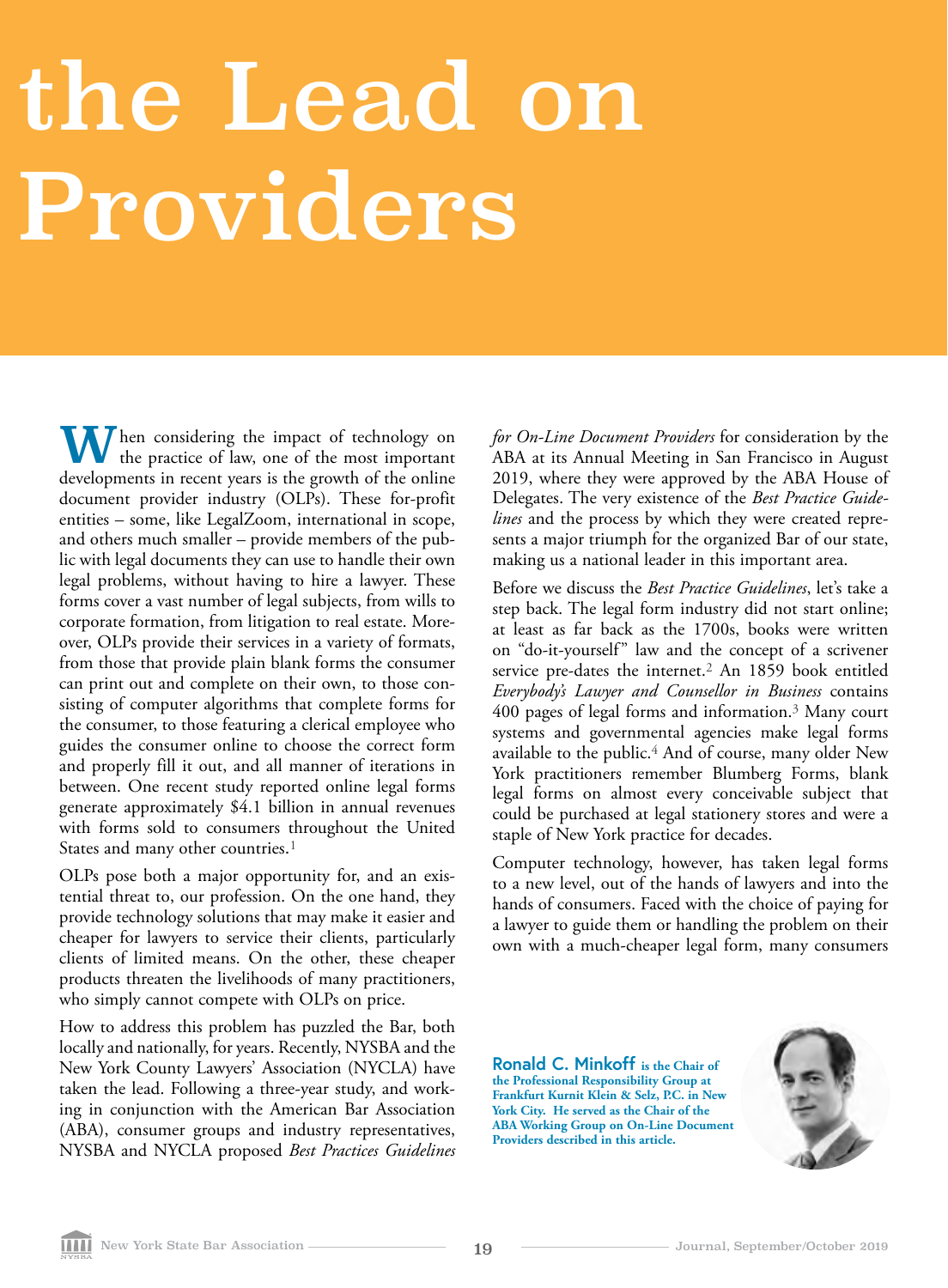have chosen the latter. As a result, the OLP business continues to grow. LegalZoom estimates that it has served four million customers, that its forms may have created one million corporations, and that someone uses its forms to write a will every three minutes in the United States.<sup>5</sup> Indeed, "as computers grow more powerful and ubiquitous, legal work will continue to drift online in different and evolving formats."6 As Arthur Norman Field, past president of NYCLA, put it, "The public has voted that it wants online legal providers and they are here to stay."7

The organized Bar's response to all this has often been confrontational. Bar regulators in Texas, North Carolina, Missouri and other states have sued OLPs (mainly Legalunmet."12 Low cost internet legal providers can present the promise of affordable legal services for underserved populations of low and middle income consumers who cannot afford lawyers.

With all of this in mind, NYSBA and NYCLA held separate public forums in 2016 to discuss the role of OLPs and whether and how to regulate them. NYCLA issued a report in 2017 which concluded that OLPs should be regulated, either by the courts or the legislature. This regulation should include such areas as warranties of merchantability, enforceability, dispute resolution, data security, confidentiality of customer information, and many others. The report nevertheless recognized that because such regulation would take time to implement,

*Low cost internet legal providers can present the promise of affordable legal services for underserved populations of low and middle income consumers who cannot afford lawyers.*

Zoom), accusing them of engaging in the unauthorized practice of law (UPL). This approach has generally failed, with either outright dismissal or settlements calling for minor restrictions on the OLPs. In 2016, the Justice Department and FTC jointly recommended, in the wake of a recent settlement of a suit against LegalZoom by the North Carolina Bar, that the North Carolina General Assembly revise the definition of UPL to avoid undue burdens on "self-help products that may generate legal forms."8 They stated that these self-help products and other interactive software programs for generating legal documents would promote competition by enabling non-lawyers "to provide many services that historically were provided exclusively by lawyers."9 In short, they told the North Carolina legislature – and others who sought to regulate OLPs – to get off the OLPs' backs, and let the industry compete more freely with lawyers in providing legal services.

The Justice Department and FTC were doing more than just embracing free market principles. They were reacting to a very real need: the inability or unwillingness of a vast majority of Americans to hire lawyers when they need them. It has been posited that the overwhelming majority of low-income individuals and families, and roughly half of those of moderate income, face their legal problems without a lawyer.<sup>10</sup> This "justice gap" is huge and is not closing.<sup>11</sup> According to some estimates, "about four-fifths of the civil legal needs of the poor and two- to three-fifths of middle income individuals remain

the OLP industry should in the interim adopt certain best practices similar to the proposed regulations. The NYCLA report was endorsed by the NYSBA House of Delegates in November 2017.13

NYSBA submitted the report to the ABA House of Delegates for the 2018 Annual Meeting. That's when things began to get interesting. Many ABA groups reacted negatively to the report, stating, among other things, that regulation would stifle the OLP industry and exacerbate the "justice gap." The proposal was withdrawn and resubmitted at the ABA mid-year meeting in Las Vegas in January 2019. NYSBA and NYCLA agreed to take a different approach – suggesting only "best practices guidelines" – and the revised proposal began to gain support, even among those who had previously opposed it.

This process led to the creation of the ABA Working Group on On-Line Document Providers, which consisted of NYSBA and NYCLA representatives, as well as representatives of approximately 20 ABA Groups, including the Center for Innovation, the Business Law Section, the Committee on the Delivery of Legal Services, the Intellectual Property Section, the Dispute Resolution Section and many others. Industry representatives, including from LegalZoom and Lexis/Nexis, participated, as well as academics and consumer advocates. For three intense months this past spring, the working group revised the original NYSBA/NYCLA proposal and created a set of 15 *Best Practices Guidelines* that has garnered broad support within the ABA and was approved by the ABA